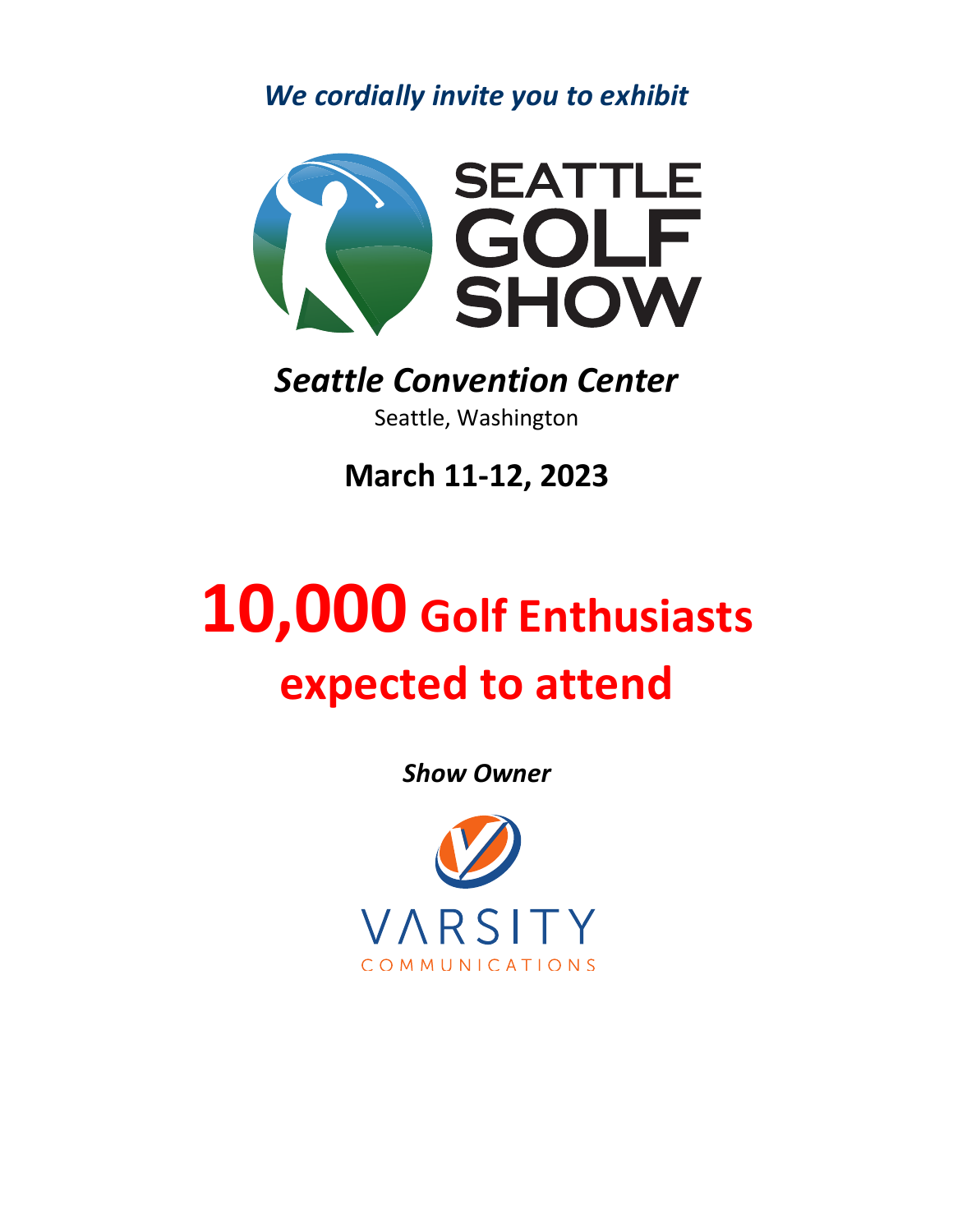## **To secure exhibit space, fax completed agreement to 888-273-1763.**

The undersigned company does hereby agree to participate as an exhibitor at the *Seattle Golf Show* being held at the Seattle Convention Center, Seattle, WA, on March 11-12, 2023. The *Seattle Golf Show* is owned and produced by Varsity Communications Inc. This will be a binding contract when accepted by the *Seattle Golf Show*. Invoices for the 2023 show will be mailed upon acceptance of agreement.

Please complete this form and return to Varsity Communications Inc, 2128 Sahalee Drive East, Sammamish, WA 98074: Attention: Finance Department, **make check payable to Varsity Communications Inc.**

| RATES: (PLEASE CHECK APPROPRIATE BOOTH SIZE AND ADDITIONAL OPTIONS) TAKE ADVANTAGE OF OUR EARLY BIRD RATE!                                                                                                                             |
|----------------------------------------------------------------------------------------------------------------------------------------------------------------------------------------------------------------------------------------|
| 10' x 10' booth, \$1475, if received by 10-15-22, \$1575 if received between 10-16-22 and 12-1-22, \$1675 after 12-1-22.                                                                                                               |
| 10' x 10' booth, (*Special discounted rate of \$1375 each year for a two-year commitment to the Seattle Golf Show in 2023 and<br>2024 if received by 10-15-22. \$1475 if received between 10-16-22 and 12-1-22, \$1575 after 12-1-22). |
| 10' x 20' booth, \$2565, if received by 10-15-22, \$2695 if received between 10-16-22 and 12-1-22, \$2825 after 12-1-22.                                                                                                               |
| 10' x 20' booth, (*Special discounted rate of \$2425 each year for a two-year commitment to the Seattle Golf Show in 2023 and<br>2024 if received by 10-15-22. \$2555 if received between 10-16-22 and 12-1-22. \$2695 after 12-1-22). |
| CALL FOR BULK SPACE RATES FOR SIZES 10' X 30' OR LARGER. FILL OUT RATES BELOW.                                                                                                                                                         |
| _____ _______'x ______' booth, \$ _______________.00   ____ one-year   ____ two-year.                                                                                                                                                  |
| Corner booth requests are an additional \$175.00.                                                                                                                                                                                      |
| Two-Day \$25 Parking Pass at Seattle CC Parking Garage                                                                                                                                                                                 |
| Uashington UBI Number (must be included)                                                                                                                                                                                               |
| Seattle Business Number. If no number, there is a \$20 fee for a two-day license.                                                                                                                                                      |
| Selling from your booth or display area? Yes _______ No ______ (The Show retains rights to approve all retail activity).                                                                                                               |
| EBLAST/SOCIAL MEDIA PROMOTION includes one dedicated E-Blast to 34,000 attendees and two Facebook promotions                                                                                                                           |
| (1580+ likes). \$1200 FEE. GOLF-RELATED BUSINESSES ONLY, LIMITED QUANITY AVAILABLE. MUST BE APPROVED.                                                                                                                                  |
| <b>COMPANY NAME:</b>                                                                                                                                                                                                                   |
|                                                                                                                                                                                                                                        |
| <b>CONTACT NAME/TITLE:</b><br><u> 1989 - Johann Barn, mars ann an t-Amhain ann an t-Amhain ann an t-Amhain ann an t-Amhain an t-Amhain an t-Amh</u>                                                                                    |
|                                                                                                                                                                                                                                        |
| CONTACT ADDRESS:                                                                                                                                                                                                                       |
| CITY:<br>ZIP: _________________________                                                                                                                                                                                                |
|                                                                                                                                                                                                                                        |
|                                                                                                                                                                                                                                        |
|                                                                                                                                                                                                                                        |
|                                                                                                                                                                                                                                        |
|                                                                                                                                                                                                                                        |
|                                                                                                                                                                                                                                        |

BOOTH SIGN TO READ: \_\_\_\_\_\_\_\_\_\_\_\_\_\_\_\_\_\_\_\_\_\_\_\_\_\_\_\_\_\_\_\_\_\_\_\_\_\_\_\_\_\_\_\_\_\_\_\_\_\_\_\_\_\_\_\_\_\_\_\_\_\_\_\_\_\_\_